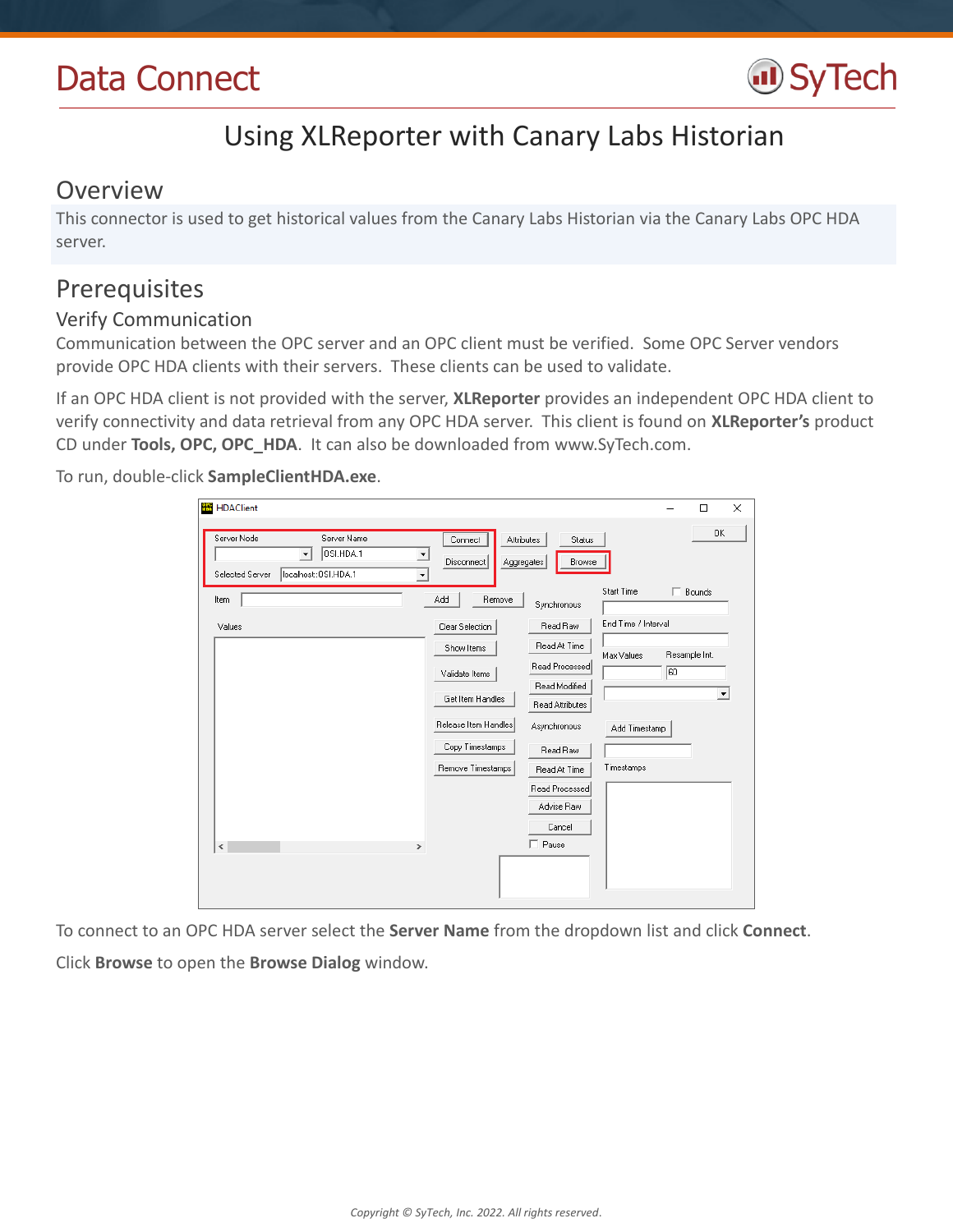| <b>Browse Dialog</b>                                                                                                                                                                                    |              |
|---------------------------------------------------------------------------------------------------------------------------------------------------------------------------------------------------------|--------------|
|                                                                                                                                                                                                         | Browse       |
| OPCHDA BROWSETYPE                                                                                                                                                                                       | OPCHDA_FLAT  |
| Change Browse Position                                                                                                                                                                                  |              |
| Current Branch Position                                                                                                                                                                                 |              |
| OPCHDA BROWSEDIRECTION                                                                                                                                                                                  | OPCHDA_DOWN  |
|                                                                                                                                                                                                         | Get Item IDs |
| System._Date_Day<br>System. Date_DayOfWeek<br>System, Date Month<br>System, Date_Year4<br>System. Time Hour<br>System._Time_Hour24<br>System._Time_Hour24<br>System._Time_Minute<br>System. Time Second |              |
|                                                                                                                                                                                                         | hhA<br>Done  |

The easiest way to get a list of tags is to set **OPCHDA\_BROWSETYPE** to *OPCHDA\_FLAT*. Choose each tag to test by selecting it and clicking **Add**. When complete, click **Done** to return to the **HDA Client** window.

Click **Show Items** to display the selected tags in the left pane window. Click **Validate Items** then **Get Item Handles** to register these tags with the server.

Enter the **Start Time** and **End Time** . Note this is in UTC(Universal Time Clock) and click **Read Raw**. The raw values for each selected tag will appear on the left along with a timestamp and quality.

To read processed data, click **Aggregates**, select the appropriate aggregate (e.g., maximum, minimum, etc.). and click **Read Processed**. One minute calculations between the start and end time should appear for each selected tag.

If the client does not respond as described contact the OPC HDA Server vendor technical support to troubleshoot and correct these issues.

## Remote Connectivity

#### OPC Core Components

If **XLReporter** is not installed on the same machine as the OPC HDA Server, the **XLReporter** machine must have the OPC Core Components installed.

To determine if the core components are installed verify the following file exists:

- 64 bit OS C:\Windows\SysWow64\OPCEnum.exe
- 32 bit OS C:\Windows\system32\OPCEnum.exe

If the components are not installed then they are provided in the XLReporter installation folder under repairtools\OPC. Alternatively these can be downloaded from [www.opcfoundation.org.](http://www.opcfoundation.org/)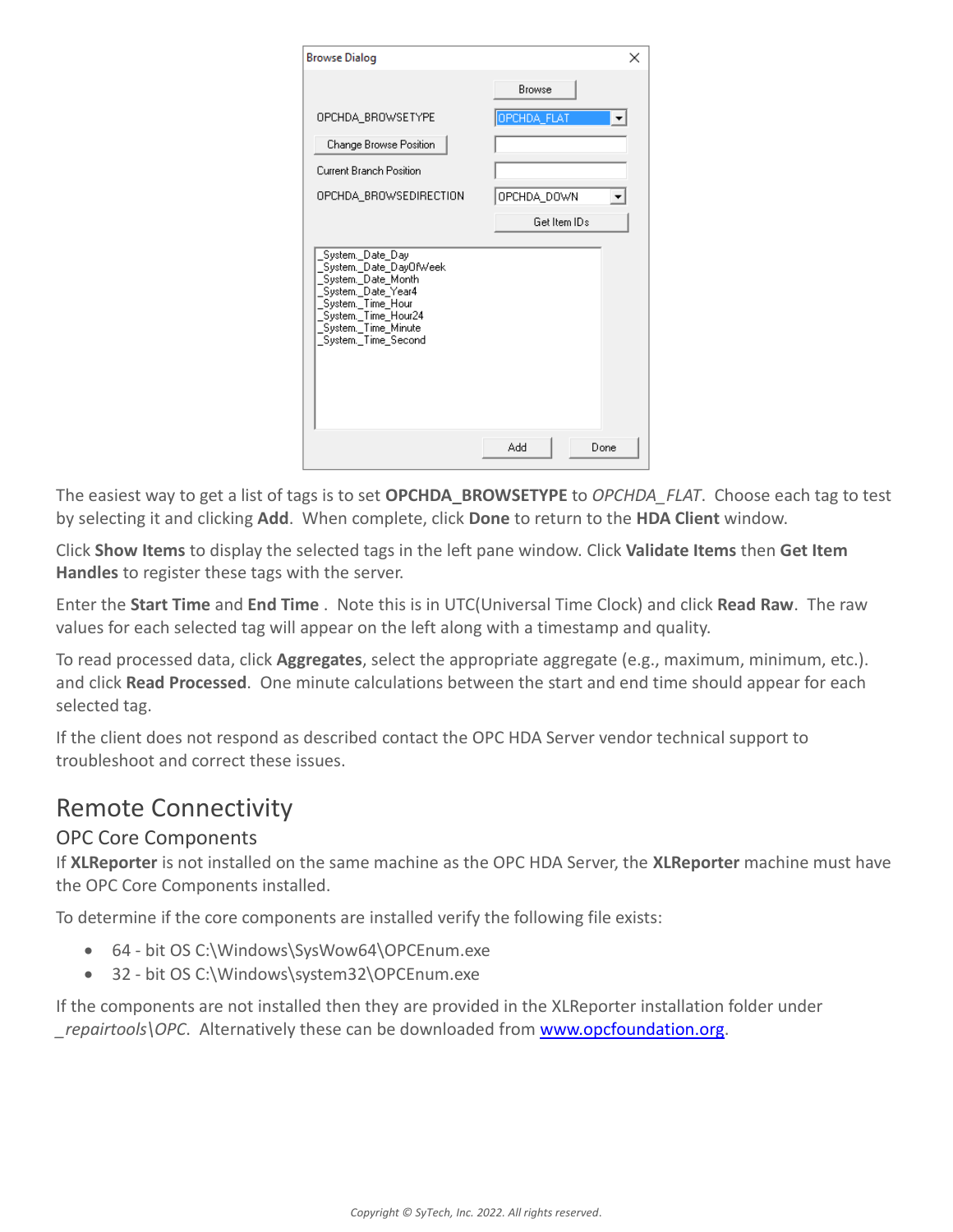#### Server Settings

In order to connect to an OPC HDA server remotely both the machine where the server is running and the machine where the client is running must have matching Windows user accounts and the client must be logged in with a matching account.

In addition, on the machine with the OPC HDA server, certain DCOM settings must be enabled. For details on what DCOM settings to enable, see [OPC and DCOM 5 things you need to know.](http://www.sytech.com/download/opc_and_dcom.pdf)

#### Windows Firewall

If the Windows Firewall is enabled on the machine where the OPC HDA server is running TCP Port 135 must be opened in order for remote clients to connect.

## Create a Project

From the **XLReporter Project Explorer** select **File, New** to start the **Project Wizard**. This will give step-by-step instructions on creating a project.

#### Step 1

Enter a **Project Name** and **Description** (optional).

| Project Name:     | XLR_Project<br>Project Off Line |
|-------------------|---------------------------------|
| Description:      | Customer or Site name           |
| Project Location: | c:\XLRprojects                  |
|                   |                                 |

#### Step 2

Configure the data connector, click **Add.**

|    | <b>New Project</b> |                               |                                                                  |             |
|----|--------------------|-------------------------------|------------------------------------------------------------------|-------------|
|    |                    |                               | Step 2 : Configure the Connectors (data sources) of the Project. |             |
|    |                    | Add Modify X Delete & Catalog |                                                                  |             |
|    | Name               |                               | Provider                                                         | Description |
| l∗ |                    |                               |                                                                  |             |

Select **Canary Labs, Canary Labs Historian.**